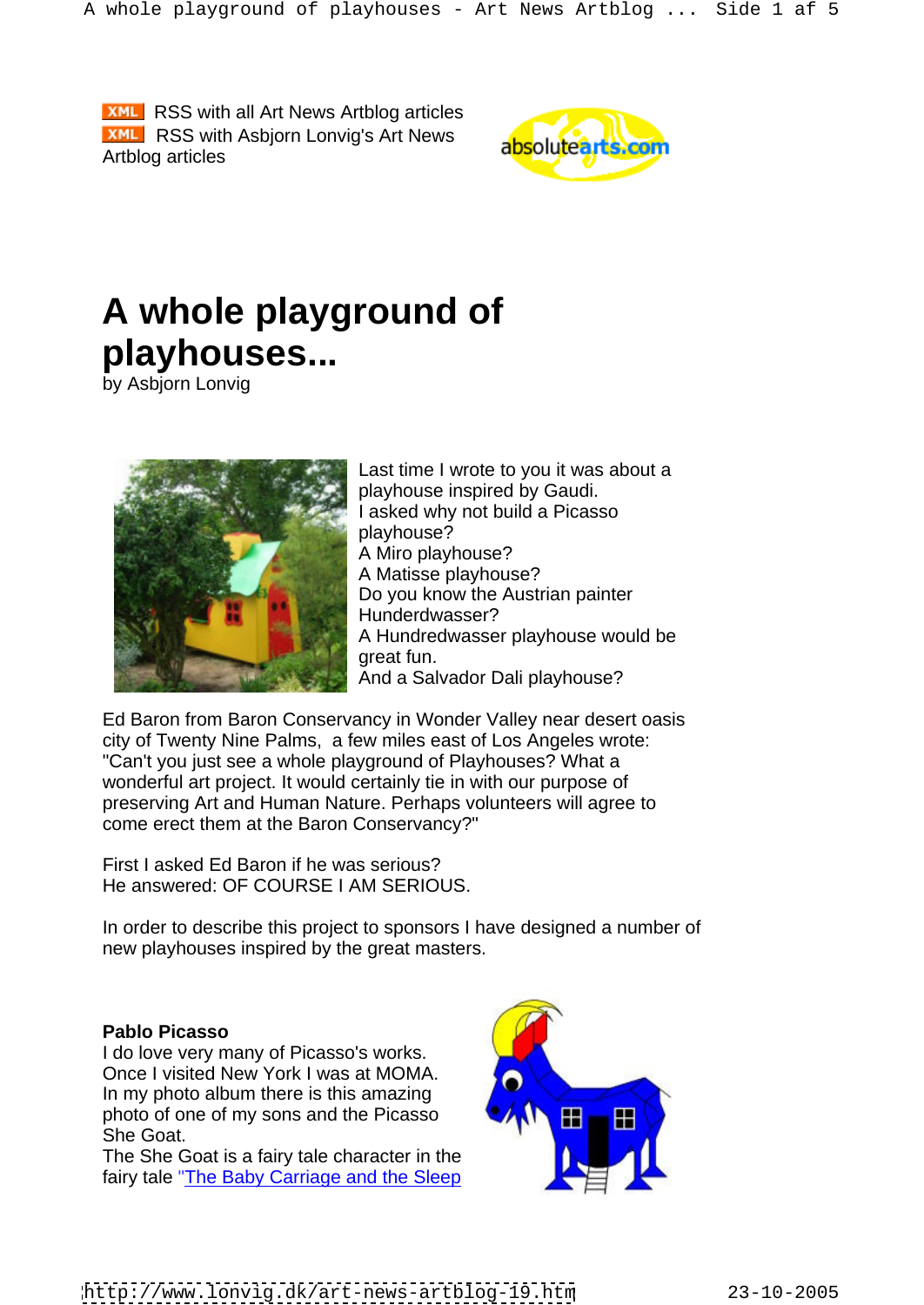Sheep", too. A staircase up to the door and two windows. The playhouse you can see to the left.

# **Leonardo da Vinci**



Everybody knows Leonardo da Vinci. Everybody knows da Vinci's masterpiece at le Louvre in Paris. I have been in Paris a couple of times, last time to see **Biblioteque Forney**, where they have a collection of my posters. But I have to visit Mona each time. This time you were allowed to photo her. As I returned home I made the Colorful Mona Collection.

You can have Mona in a canvas, in a paper cut-out and now in a playhouse version.

The height is supposed to be 15 feet.

#### **Andy Warhol**

I have seen Andy Warhol's Campbell's Soup Cans here and there. At AROS Museum of modern art in Aarhus, Denmark I saw an original. The height is supposed to be 18 feet.



# Michelangelo



playhouse design.

I saw his renaissance fresco "Creation of Adam" (1508-1512), which is a part of the Sistine Chapel ceiling decoration in the Vatican Museums in Rome. In my opinion God's right hand and Adam's left hand are the essentials of the fresco motif. I have worked with these two hands in various contexts.

Now these two hands have become a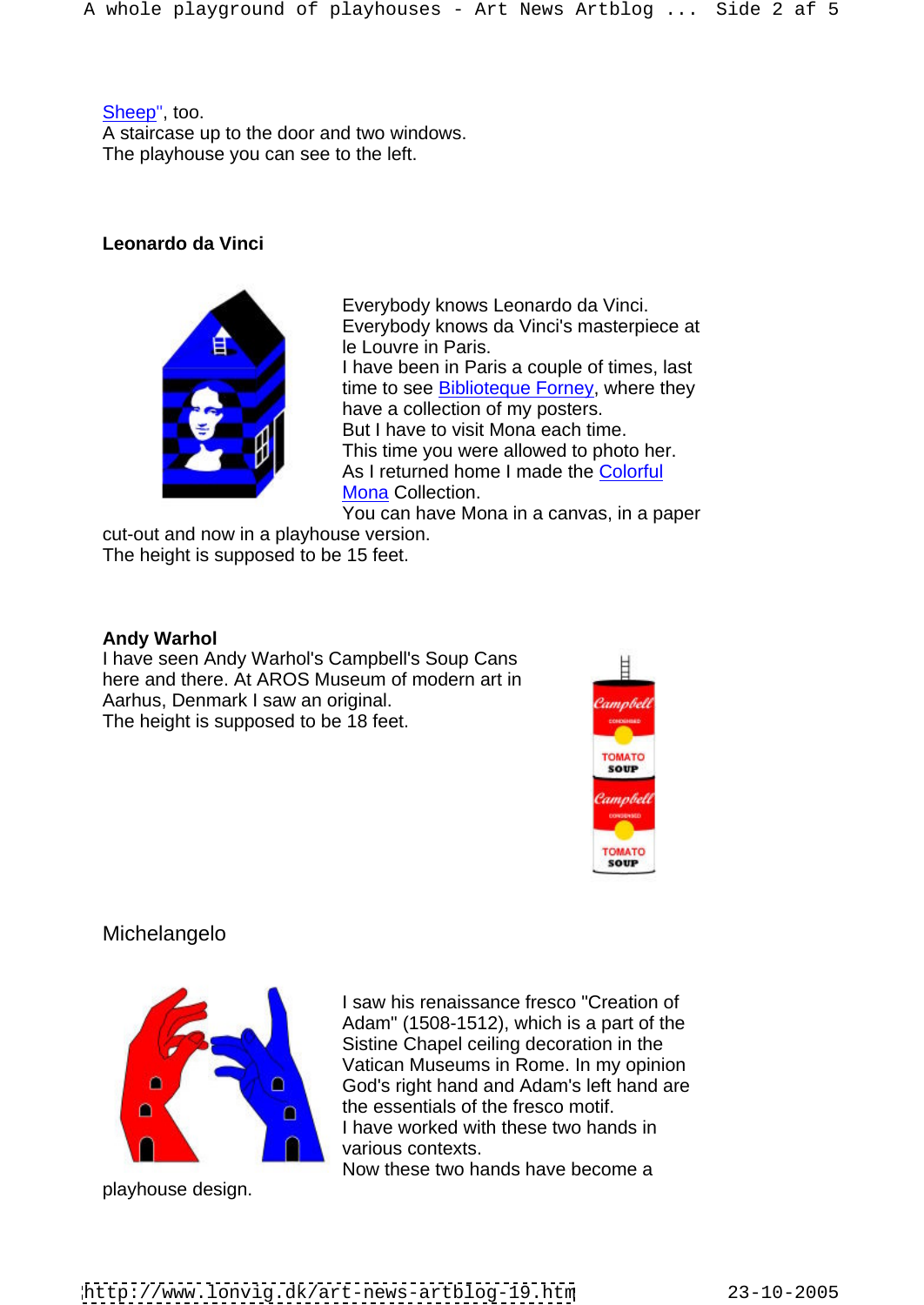The height is supposed to be 15 feet.

Salvador Dali

Since I saw Dali's soft watches for the first time I have been fascinated by them. He was crazy. Really crazy. I met his son in Rome, we exhibited at the same place, he was a nice, humorous fellow painting nice aqua color motifs from his home city Venice, Italy. "Like father like son" proved wrong. The soft watch became the roof of a playhouse. Height 9 feet.



**Christo Christo Christo Christo Christo Christo Christo Christo Christo Christo Christo Christo Christo Christo Christo Christo Christo Christo Christo Christo Christo Christo C** 



Christo Javacheff and Jeanne-Claude de Guillebon are famous for wrapping buildings. Here a playhouse is wrapped in green and with a blue string. Height: 10 feet.

**Vincent van Gogh**

Playhouse inspired by Vincent's chair. Height: 21 feet.



# **Joan Miró**

I sent all the above designs and a design of a Miró playhouse to Copy- Dan to clear intellectual rights (Copyrights).

All the above have been cleared, but my Miró playhouse was made with a gable painting that was too close to Miró. \_\_\_\_\_\_\_\_\_\_\_\_\_\_\_\_\_\_\_\_\_\_\_\_\_\_\_\_\_\_\_\_\_\_\_\_\_\_\_\_\_\_\_\_\_\_\_\_\_\_\_\_\_\_

# **A question to the blog readers about something else:**